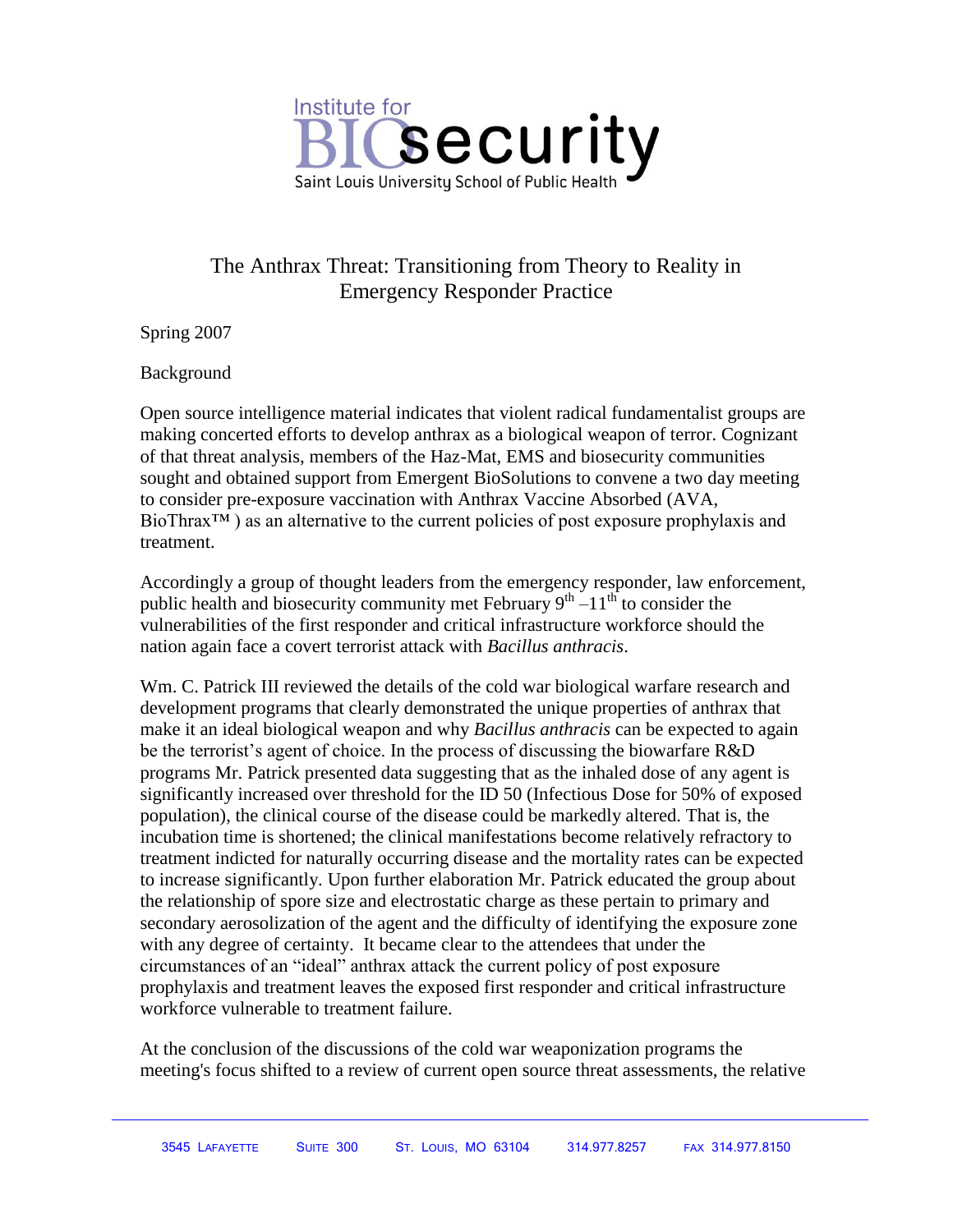availability of *B*. *Anthracis* from natural sources*,* the relative ease of weaponization, the lessons learned from the Bioterrorist attack of 2001, the new data on simply rendering the organism resistant to all antibiotics currently prescribed for treatment of *B. Anthracis* and the likely methods of agent deployment by terrorists. Those discussions led to the collective realization that the violent radical fundamentalists have the means, methods and apparent will to mount future attacks using anthrax as a bioweapon.

The participants then considered the question of the adequacy of current civilian EMS/Critical infrastructure workforce protection doctrine, which relies on active and passive surveillance systems combined with a program of post exposure antibiotic prophylaxis/ treatment.

Several disconcerting limitations in the contemporary "conservative" approach to civilian work force protection immediately became apparent.

- First, many potential "targets" are not protected by current mechanical monitoring systems or passive disease surveillance programs. Additionally there are significant limitations of each of those systems.
- Secondly, if the EMS/ Critical infrastructure work force were exposed to anthrax in well-planned covert terrorist attack with a disease-accelerating dose of agent, the window of opportunity for optimal treatment would have passed by the time the victims were symptomatic.
- A candid analysis of POD plans and a review of exercise outcomes reveal significant limitations and raise reasonable doubt about the public health and health system's ability to administer adequate doses of medication to the EMS/ Critical infrastructure work force in a timely fashion.
- That federal officials responsible for post event response are protected with a safe and effective anthrax vaccine while the EMS/Critical Infrastructure workforce most likely to be infected during an attack are not creates both a dangerous and inconsistent work force protection policy. That inequity in force protection has yet to be fully appreciated by most affected by the current policies.

Conference participants reviewed the DHHS FDA Final Order arising from the Implementation of Efficacy Review of AVA (Docket # 1980N-0208) as published in the Vol.70 No.242 of the Federal Register on December 19, 2005. That document clearly demonstrates that AVA represents a safe, efficacious, and proactive alternative to the existing discriminatory policies that rely on post exposure detection and treatment for the EMS and Critical Infrastructure workforce

At the conclusion of the conference the following consensus statement was developed and unanimously adopted by the participants whose signatures are attached.